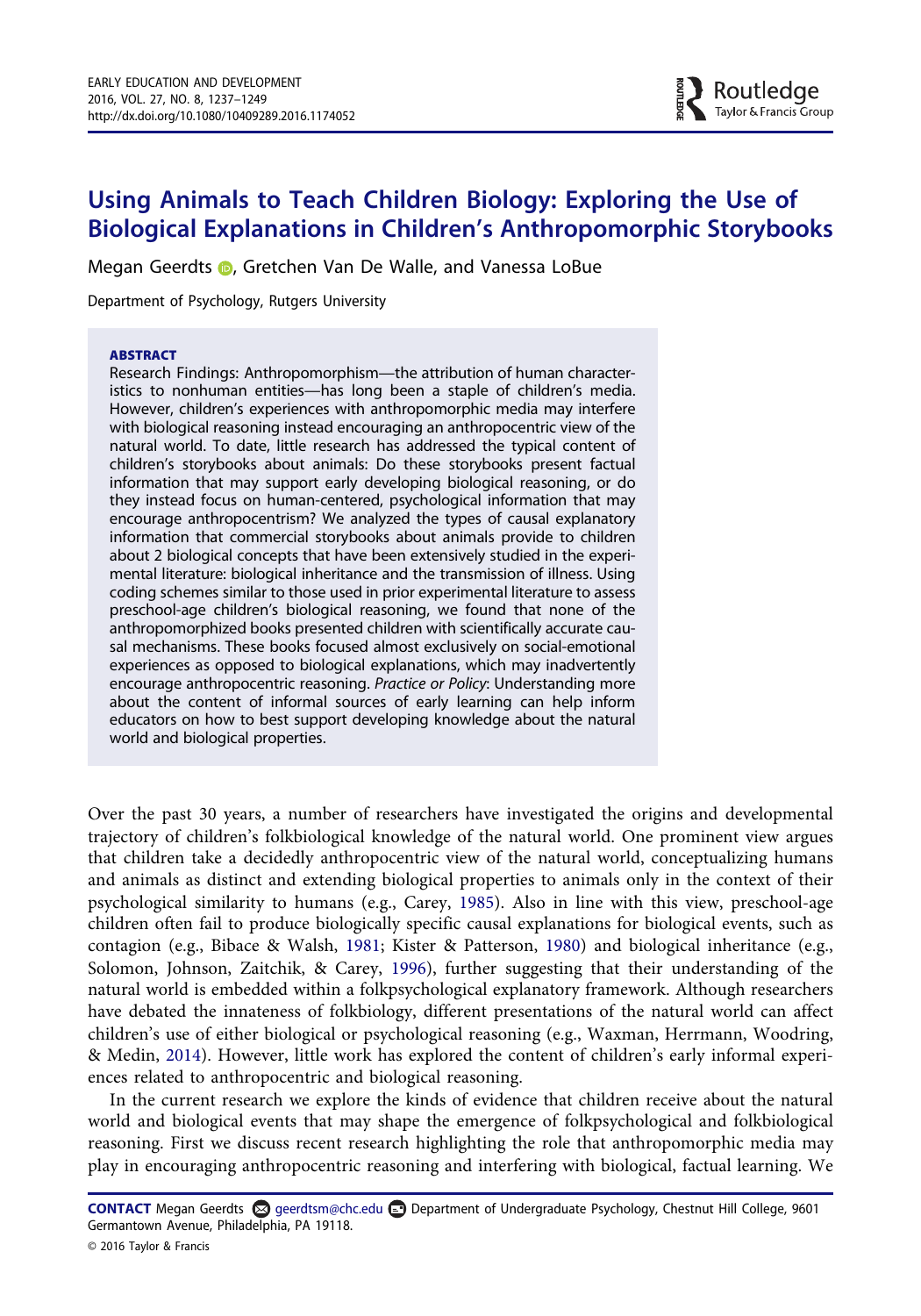1238  $(\rightarrow)$  M. GEERDTS ET AL.

present findings from a content analysis of children's animal picture books about biological properties in order to explore whether these kinds of books typically may support biological or anthropocentric reasoning. Better understanding the kind of evidence that children receive from informal learning sources, before formal schooling introduces biological explanations, can inform understanding of the developmental trajectory of young children's conceptual reasoning.

# The Development of Biological Reasoning

Over the past 30 years, the nature of children's understanding of the biological world has been hotly debated (e.g., Carey, [1985](#page-10-0); Inagaki & Hatano, [2002;](#page-10-3) Keil, [1994](#page-10-4); Wellman & Gelman, [1998](#page-11-1)). A central focus of the argument has revolved around whether young children organize their understanding of living things within a biological or psychological framework. To assess early biological reasoning, researchers often use a biological induction task pioneered by Carey ([1985](#page-10-0)). In the task, the researcher introduces an unobservable biological property (e.g., "People have spleens inside") and then asks the participant whether he or she thinks this property also applies to other animals, plants, or objects. Carey found that whereas adults reason biologically, children reason anthropocentrically: Young children readily extend properties taught on humans to other animals but make few generalizations from animals to humans or to other animals. Young children use humans as a prototypical species and extend biological properties based on behavioral similarity to humans. Over the course of early childhood, formal and informal learning experiences teach children about biological functioning and support the organization of knowledge about living things around a causally coherent and specifically biological framework (Carey, [1985;](#page-10-0) Solomon & Johnson, [2000\)](#page-10-5).

In addition to research on children's general reasoning about the biological world, a large body of literature has investigated children's reasoning about specific relevant biological properties, such as contagion and biological inheritance. If children have a distinctly autonomous domain of biology, they should also demonstrate biological causal reasoning about biological properties. Research on children's developing understanding of these phenomena has yielded mixed results with respect to whether children can provide appropriate and biologically specific causal explanations for each. For instance, experimental research on children's understanding of biological inheritance often uses a cross-species adoption paradigm, in which children are presented with a baby born to one family but raised by another and are asked whether the baby will grow up to resemble the birth parents or adoptive parents on physical, behavioral, and psychological traits. For example, will a baby horse raised by cows grow up to (a) look like a horse or a cow and (b) neigh or moo? Some studies have found that it is not until at least 7 years old that children correctly favor the biological parent for physical resemblance but the adoptive parent for behavioral resemblance (e.g., Solomon et al., [1996](#page-10-2)). Young children are even willing to accept that psychological causal factors, such as maternal intentions, can influence the inheritance of both physical and psychological traits (Weissman & Kalish, [1999\)](#page-11-2). Furthermore, even some children who can correctly answer prediction questions cannot correctly justify their answers and may therefore have failed to embed this knowledge in a coherent, biological causal theory (Johnson & Solomon, [1997;](#page-10-6) Williams, [2012\)](#page-11-3). Similarly, children often fail to use biologically specific causal explanations of contagion-related events and are willing to attribute illness to a variety of psychological causes, such as bad behavior or wishing to be sick (Bibace & Walsh, [1981;](#page-9-0) Kister & Patterson, [1980;](#page-10-1) Perrin & Gerrity, [1981](#page-10-7); Solomon & Cassimatis, [1999](#page-10-8)).

# Children's Media and Biological Reasoning

This large body of research on children's biological reasoning has recently been extended by a growing interest in the informal learning experiences that may shape early conceptual reasoning. Cultural input is clearly important for shaping the reliance of folkbiological or folkpsychological reasoning. For instance, in communities in which alternative frameworks for illness (i.e., different from Western biomedical frameworks) are available, both children and adults endorse culturally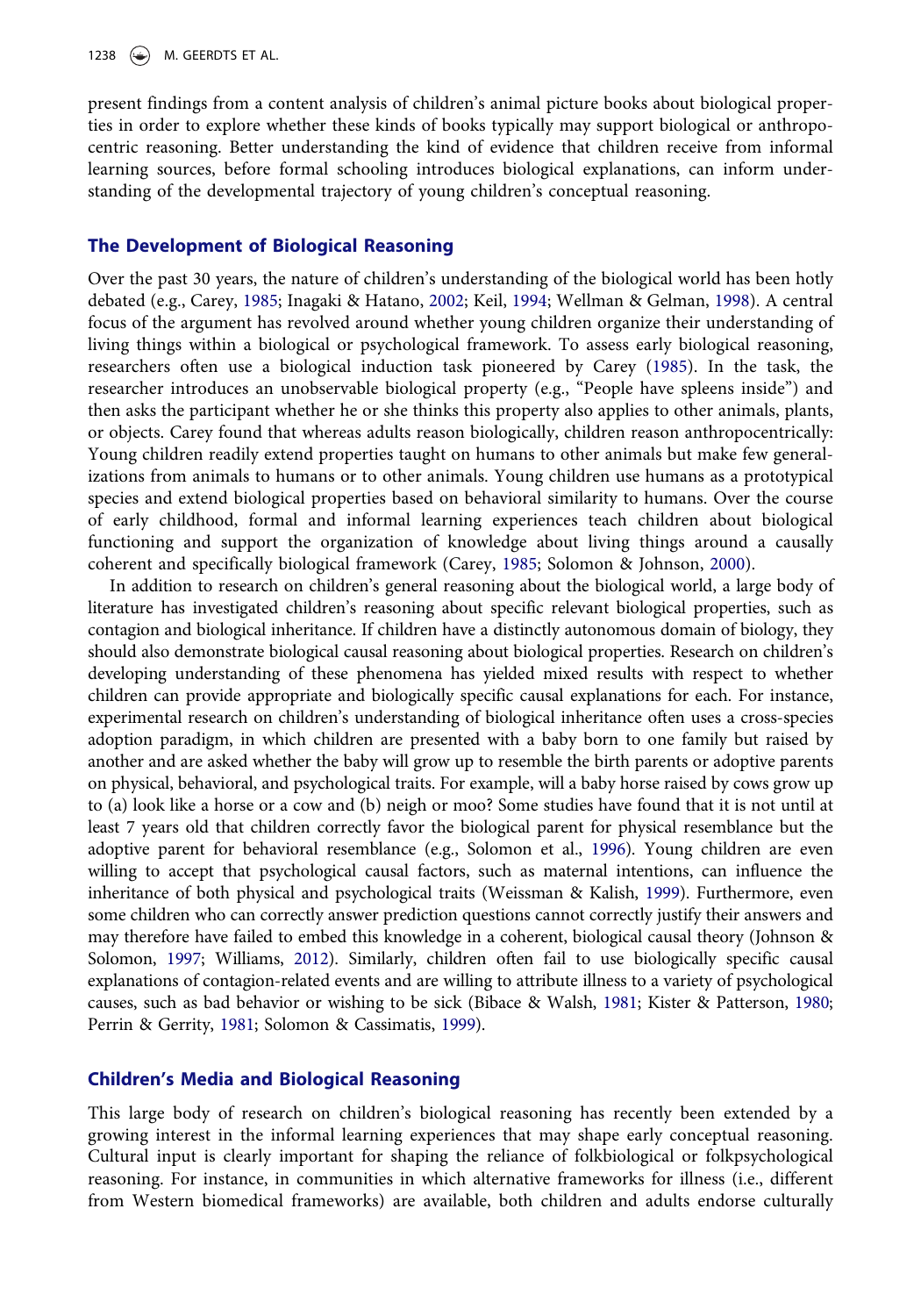specific alternative beliefs, such as supernatural causal mechanisms (e.g., Inagaki & Hatano, [2002;](#page-10-3) Legare, Evans, Rosengren, & Harris, [2012](#page-10-9); Legare & Gelman, [2008](#page-10-10)). What kinds of informal sources may encourage young children to develop anthropocentric or biological reasoning about the natural world before exposure to formal schooling?

One source that has been the focus of a growing body of research is children's picture books. Nearly all (91%) children in the United States younger than the age of 5 years have been exposed to storybooks, with the average age of first exposure at 5 months (Common Sense Media, [2011](#page-10-11)). Furthermore, 83% of children younger than the age of 6 years read or are read to each day for an average of 48 min, regardless of family income (Rideout & Hammel, [2006](#page-10-12)). Thus, storybook reading is a prevalent experience in young children's daily lives that may serve as an important source of cultural learning before formal schooling.

Recent research has shown that preschool-age children can learn about the natural world and biological processes from storybooks and that the presentation of information can affect children's reasoning about animals (e.g., Ganea, Ma, & DeLoache, [2011](#page-10-13); Geerdts, Van de Walle, & LoBue, [2015b](#page-10-14); Kelemen, Emmons, Seston Schillaci, & Ganea, [2014](#page-10-15); Legare, Lane, & Evans, [2013\)](#page-10-16). Ganea et al. [\(2011](#page-10-13)) found that even children as young as 4 years old were able to generalize information about color camouflage from storybook animals to real animals. Storybook interventions can also be used to teach young children more complex biological properties: 5- to 8-year-old children read scientifically accurate natural selection narratives exhibited significant gains in knowledge about evolution, especially in the youngest age group (Kelemen et al., [2014\)](#page-10-15). Thus, storybooks can serve to increase children's biological knowledge.

Of particular relevance to how children learn about the biological world, children's storybooks are full of anthropomorphic animals. An examination of more than 1,000 modern picture books found that nearly half featured animals as significant characters, with only a quarter of those animals featured in natural settings. However, even when portrayed in their natural settings, these animals were typically anthropomorphized with names, communicative abilities, and recognizably human behavior (Marriott, [2002\)](#page-10-17). However, storybooks that portray animals anthropomorphically may interfere with biological learning and further encourage anthropocentric reasoning. Preschool-age children read anthropomorphic storybooks are less likely to use biological reasoning (Waxman et al., [2014](#page-11-0)) and less likely to learn factual information (Ganea, Canfield, Simons-Ghafari, & Chou, [2014](#page-10-18)). Waxman et al. [\(2014](#page-11-0)) read 5-year-old children either a realistic animal storybook (First Animal Encyclopedia) or an anthropomorphic animal storybook (the Berenstain Bears) before completing the biological induction task (Carey, [1985\)](#page-10-0). Children read the realistic storybook exhibited a biological pattern of responses, attributing new biological properties between animals and humans equally. However, children of the same age who were read an anthropomorphic storybook exhibited the typical anthropomorphic, human-centered pattern of reasoning. Thus, anthropomorphic storybooks may support human-centered reasoning, whereas realistic storybooks may encourage biological reasoning. Similarly, Ganea et al. ([2014\)](#page-10-18) found that anthropomorphic storybooks, especially those with anthropomorphic pictures, do affect children's willingness to attribute psychological properties to animals. For example, 3-, 4-, and 5-year-old children who were read an anthropomorphic storybook about an unfamiliar animal were more likely to generalize psychological properties to real animals and, for younger children especially, were less likely to remember novel facts about the animals than children read a factual storybook. Similarly, 5- to 12-year-old children read stories with anthropomorphic explanations about evolutionary change ("Brownbirds like to have different beaks because they want to eat different sorts of food") were more likely to endorse desirebased, anthropomorphic evolutionary explanations than those read stories with need-based or natural selection explanations (Legare et al., [2013\)](#page-10-16).

Although this growing body of research suggests that factual representations may be more beneficial for supporting biological reasoning, a confounding factor is the kind of information presented within these storybooks. Waxman et al. [\(2014\)](#page-11-0) compared children's reasoning after reading one of two books about bears that differed in terms of the realism of the animals, but the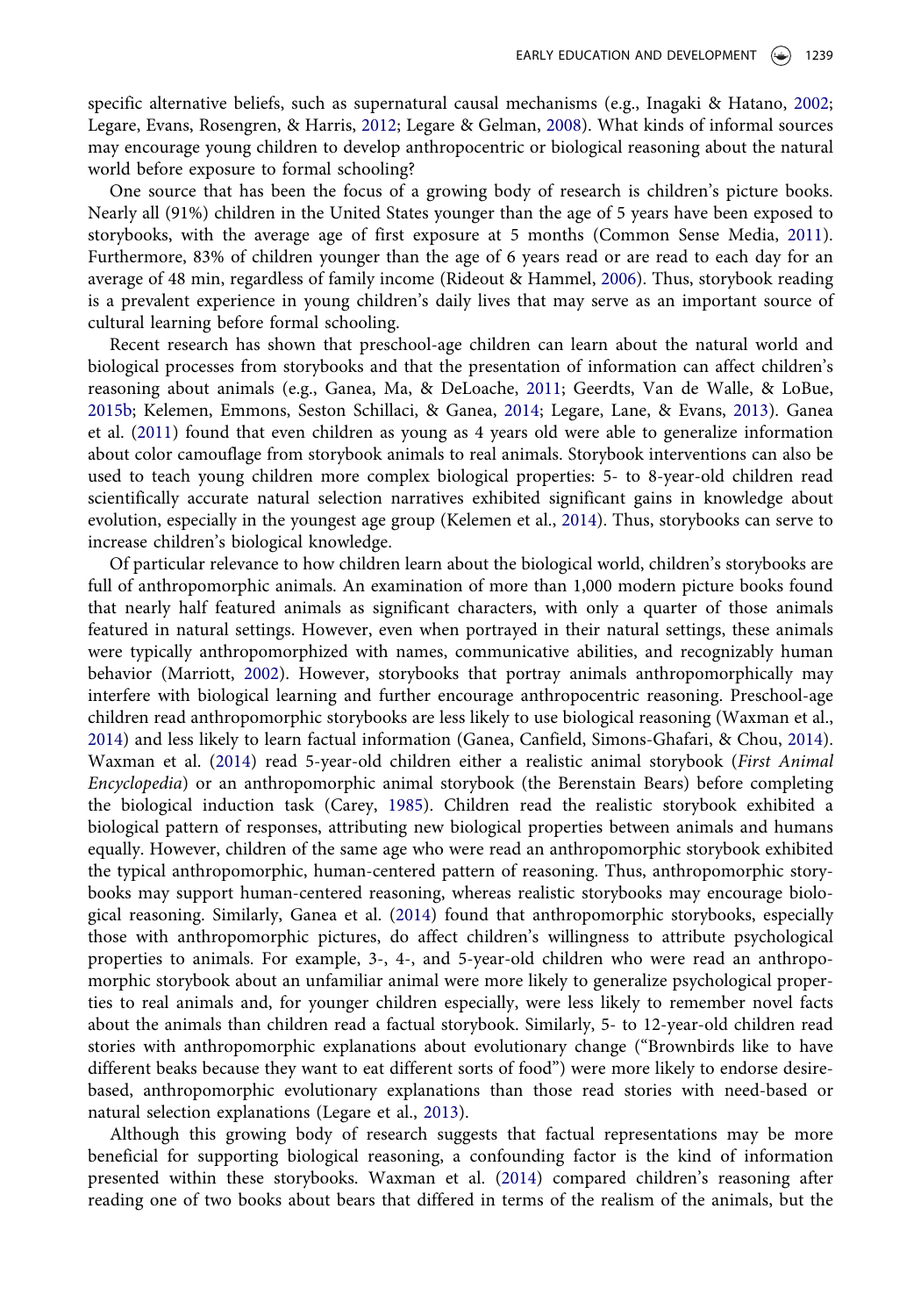books also differed in the kind of information highlighted. The anthropomorphic book focused on human-specific events related to social-emotional issues, like the trouble with getting children to stick to bedtime routines, whereas the factual book presented information such as the habitat and diet of bears. In other studies that have more closely controlled the kind of information, children did not show substantial differences in biological reasoning and in fact learned just as much about biological properties from anthropomorphic books (Ganea et al., [2011;](#page-10-13) Geerdts et al., [2015b](#page-10-14)). For instance, in a recent study (Geerdts et al., [2015b\)](#page-10-14), 4- and 5-year-old children were read a book about color camouflage that presented factual, biological explanations but used either realistic or anthropomorphic language and pictures. Here anthropomorphism did not decrease factual learning: Children were not more likely to explain camouflage using psychological, intentional explanations. An important question then is what kinds of explanatory information about biological properties do commercial anthropomorphic storybooks provide?

### The Current Research

In the current study, we ask whether storybooks with animal characters provide causal explanatory information about these biological properties. To the extent that they do provide causal explanations, are these explanations biological or psychological in nature? Thus, the major goal of this study is to examine whether children's biological storybooks with animals provide a potential source of information to support the development of sophisticated biological knowledge. Storybooks about cross-species adoption, for example, may attribute physical resemblance to biological parents and behavioral resemblance to adopted parents. In addition, they may explain why the inheritance of physical and behavioral properties differs by contrasting the role of inheritance or origins with that of shared experiences. However, they may also fail to provide such information. The use of anthropomorphism in particular may lead readers to focus on psychological mechanisms typical of humans, such as family bonds and emotional ties. In the current study, we are interested in examining whether storybooks provide children with the specific type of information they would need to succeed on experimental tasks used to assess children's biological causal knowledge. Thus, we create our coding schemes by adapting schemes used in prior research to code children's explanations for these biological phenomena. We may find that the types of explanations commonly present in these storybooks resemble the explanations used by children in previous research.

Informal learning experiences, such as picture book reading, may be especially relevant sources of biological information for preschoolers. As children begin formal schooling, they are taught factual and causal biological knowledge. For instance, by first grade, formal instruction about germs is part of the Common Core State Standards in many states (California Department of Education, [2011](#page-10-19)). Potential informal, cultural sources of biological reasoning, like picture books, are most relevant prior to formal schooling. Thus, in the present study, we focus on storybooks marketed to a preschool audience.

# **Methods**

#### Storybook Selection

One of the largest online book retailers, Amazon.com, was used to compile a list of storybooks in June 2012. Broad keywords (*adoption*, *illness*, and *contagion*) were used to produce an initial sample. We then applied limiters to restrict our search to English-language children's storybooks for preschoolers (ages 3–6 years). Storybooks were scanned for content to be sure that they fit our age and language limiters, were designed for a general audience (i.e., we excluded religious storybooks, storybooks created specifically for adopted children, and storybooks that aimed to help children overcome their fear of the doctor), and featured animal main characters. The result was a sample of 20 adoption books and 25 illness books (see the Appendix for a full list of titles and authors).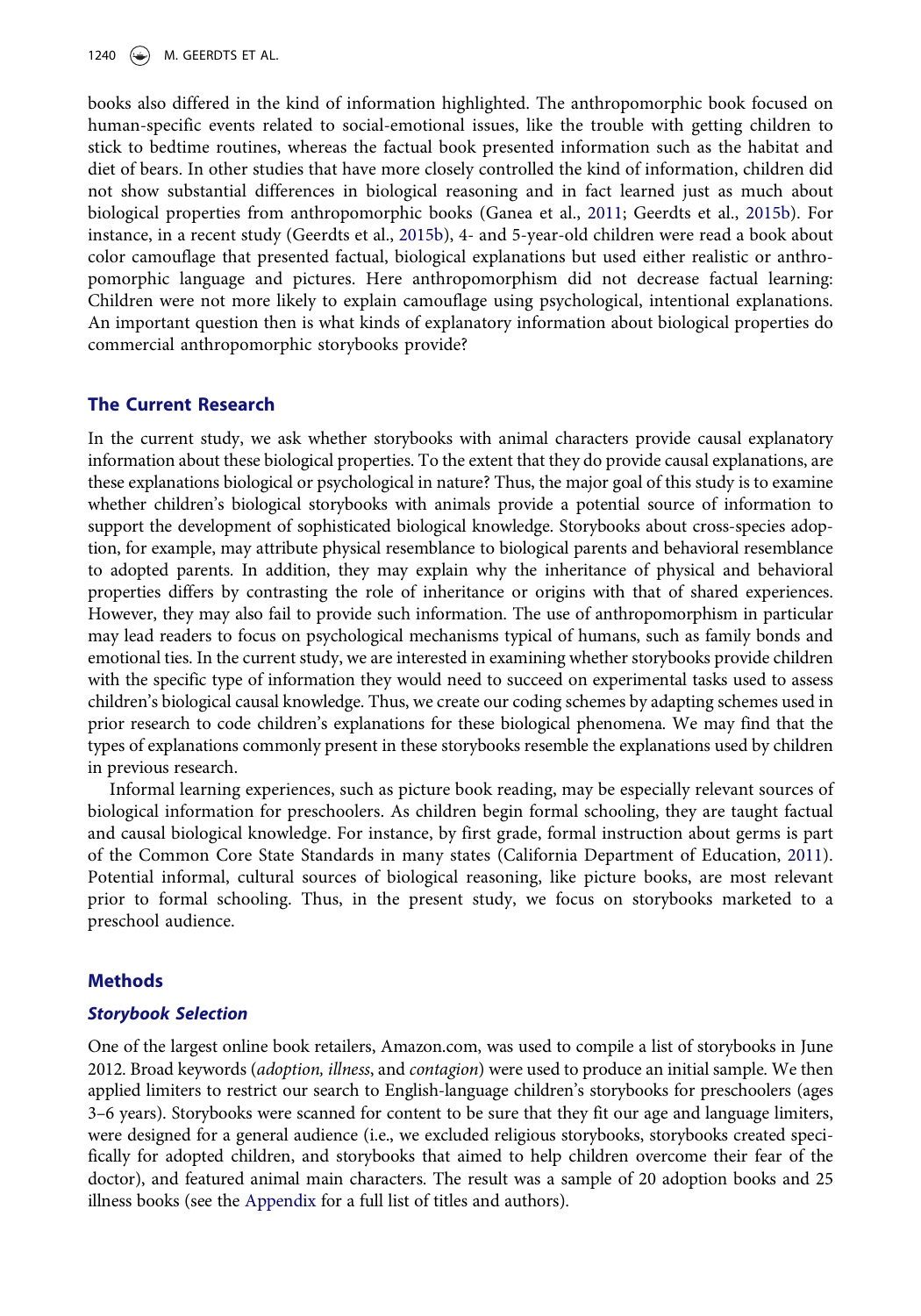### **Coding**

All of the storybooks were analyzed and coded for (a) the use of anthropomorphism and (b) explanations/mechanisms regarding each biological property.

### Anthropomorphism

Both the language and pictures in each book were coded for the use of anthropomorphism. Anthropomorphism is defined here as the attribution of human-specific characteristics (e.g., motivations, behaviors, actions) to nonhuman animals. Each book was placed into one of four categories based on how animals were depicted throughout the story:

- (1) Realistic pictures and realistic language
- (2) Realistic pictures and anthropomorphic language
- (3) Anthropomorphic pictures and realistic language
- (4) Anthropomorphic pictures and anthropomorphic language

Books were coded as having anthropomorphic pictures if the animals were depicted engaging in any human-specific behaviors or possessing human-specific capabilities (e.g., living in a house, reading, walking upright, wearing clothing). Books that depicted animals engaging in species-typical behaviors and actions were coded as realistic. Books were coded as using anthropomorphic language if intentional language was used to describe the animals' behavior (Ganea et al., [2011](#page-10-13)) or if the animals were ever depicted as speaking or thinking, either explicitly through direct speech or implicitly through narration. Books were coded as using realistic language if they used only neutral, factual language to describe or explain the animals' behavior without implying underlying mental states or human-specific capabilities. Two coders (the first author and an undergraduate research assistant) independently coded all of the storybooks. Interrater reliability between the two raters indicated very good agreement (Cohen's  $\kappa$  = .809). A third trained coder reviewed both coders' selections, and any disagreements were resolved through discussion between the third and first coders.

### Explanations for Biological Properties

The text of each storybook was also coded for reference to biological and psychological explanations and/or mechanisms regarding each biological property. The explanations and mechanisms were selected on the basis of prior research that investigated children's own explanations for the biological properties.

Biological Inheritance. The text of each biological inheritance storybook was coded for reference to specific physical and behavioral similarities and differences between offspring and their biological and adoptive parents. These coding definitions were derived from prior experimental research investigating children's domain-specific causal understandings of inheritance (Johnson & Solomon, [1997;](#page-10-6) Solomon et al., [1996;](#page-10-2) Williams, [2012;](#page-11-3) Williams & Smith, [2006](#page-11-4)). Our coding scheme focused on possible sources for the offspring's physical (i.e., bodily characteristics) and nonphysical (i.e., beliefs, emotions, preferences, activities) traits. Comments about specific traits were classified according to the context within which they were described using the following categories:

- Inheritance: the passing of traits from parents to offspring via biological inheritance or biological kinship (e.g., "Jimmy got his blue eyes from his parents' genes" or "Susan inherited her mom's love of traveling")
- Adoptive family resemblance: a general statement that either compared or contrasted adoptive family members regarding resemblance on specific properties without providing a possible mechanism for resemblance (e.g., "From the beginning, Jack was much bigger than his sisters")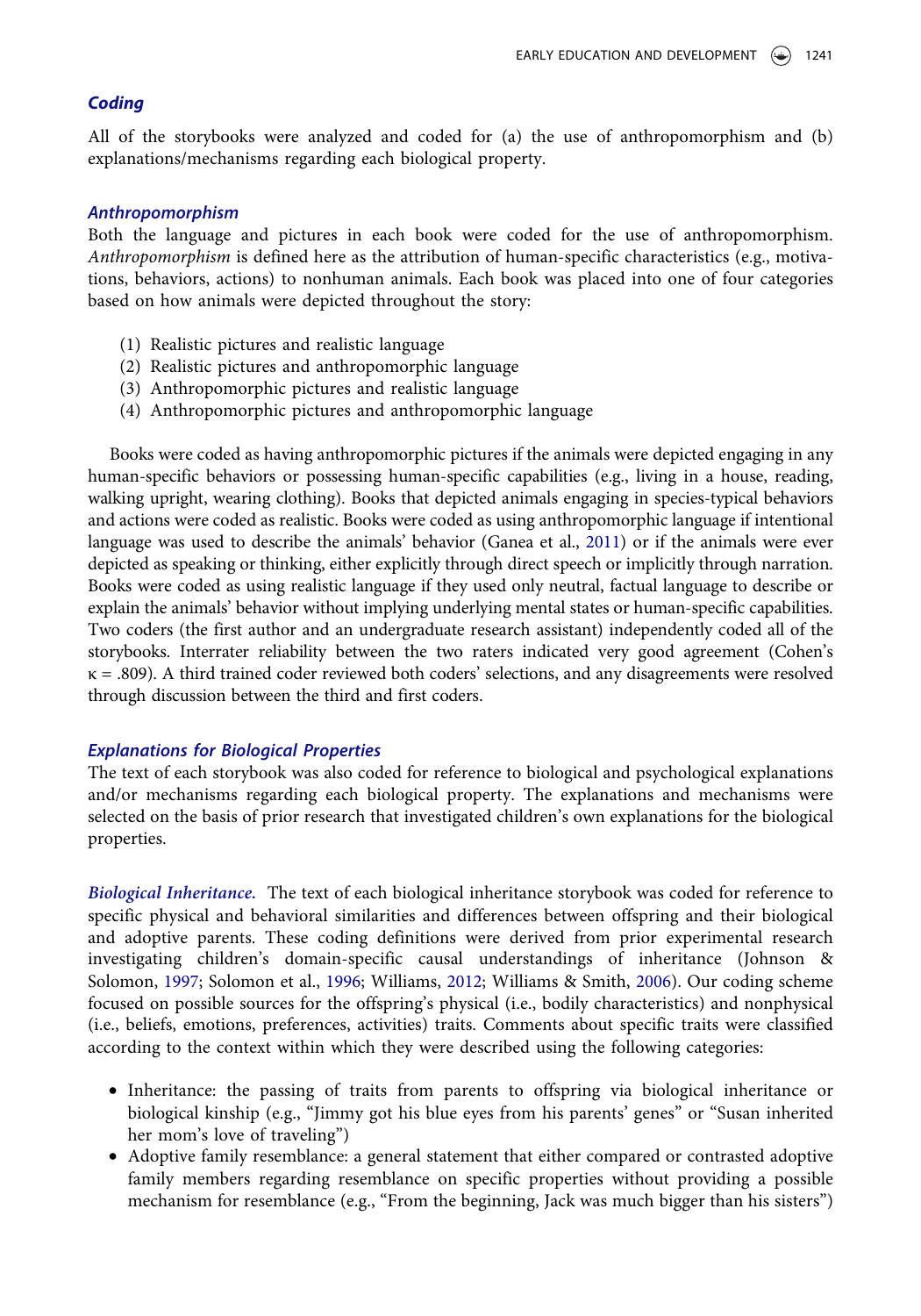- Biological family resemblance: a general statement that either compared or contrasted biological family members regarding resemblance on specific properties without providing a possible mechanism for resemblance (e.g., "Pink's brother and sister piglets were strong and healthy, but he was tiny and weak")
- Generic references to category membership: generic statements that appealed to the individual's membership in a specific category to explain the possession of a specific trait (e.g., "Cats drink milk")

In addition, for nonphysical properties, the following two codes were applied:

- Shared social activities (adoptive): a social activity shared with the adoptive family members (e.g., "The three of them walked home and talked about all of the things they would do as a family")
- Shared social activities (biological): a social activity shared with the biological family members (e.g., "They liked to wrestle and nip at each other")

Contagion. For the illness stories, the coding scheme focused on possible mechanisms for illness causation. The scholarly literature on children's understanding of illness and contagion generally focuses on whether children conceptualize illness as caused by a biological mechanism (germs) or a psychological mechanism (punishment for bad behavior, desires). We coded the illness stories based on the presence of the following possible explanations (regardless of scientific accuracy) for why the character(s) became sick:

- Germs: These stories explicitly mentioned germs, viruses, bacteria, or any other medical origin for the illness.
- Physical proximity: This code was used if the story either explicitly or implicitly mentioned physical proximity as a possible cause; for instance, a story in which a character took care of one character who was sick and then himself or herself became sick with no reference to any other mechanism was coded as providing a physical proximity mechanism.
- Behavioral: This code was used for any specific activity or behavior that led to the child getting sick, such as not wearing a coat or eating too much junk food.
- Psychological: This code was used for any psychological or magical cause that led to getting sick, such as wishing to be sick, witchcraft, or punishment for behaving badly.
- Unspecific/irrelevant: These stories simply described the illness event with no specific mention of any cause.

Each storybook was coded binomially as either having made reference or not having made reference at any point in the storybook to each possible category of information. Thus, one storybook may have received more than one code. Two coders (the first author and an undergraduate research assistant) independently coded all of the titles. Interrater reliability between the two raters for the adoption stories was found to be moderate (Cohen's  $\kappa = .55$ ), and for the illness stories interrater reliability was found to be substantial (Cohen's  $\kappa = .74$ ). A third trained coder reviewed both coders' selections, and any disagreements were resolved through discussion.

# **Results**

# Anthropomorphism

First we explored the use of anthropomorphic language and images in the adoption and contagion storybooks. Results are summarized in [Table 1.](#page-6-0) None of the cross-species adoption storybooks used realistic or factual language; all used anthropomorphic language to describe the animals as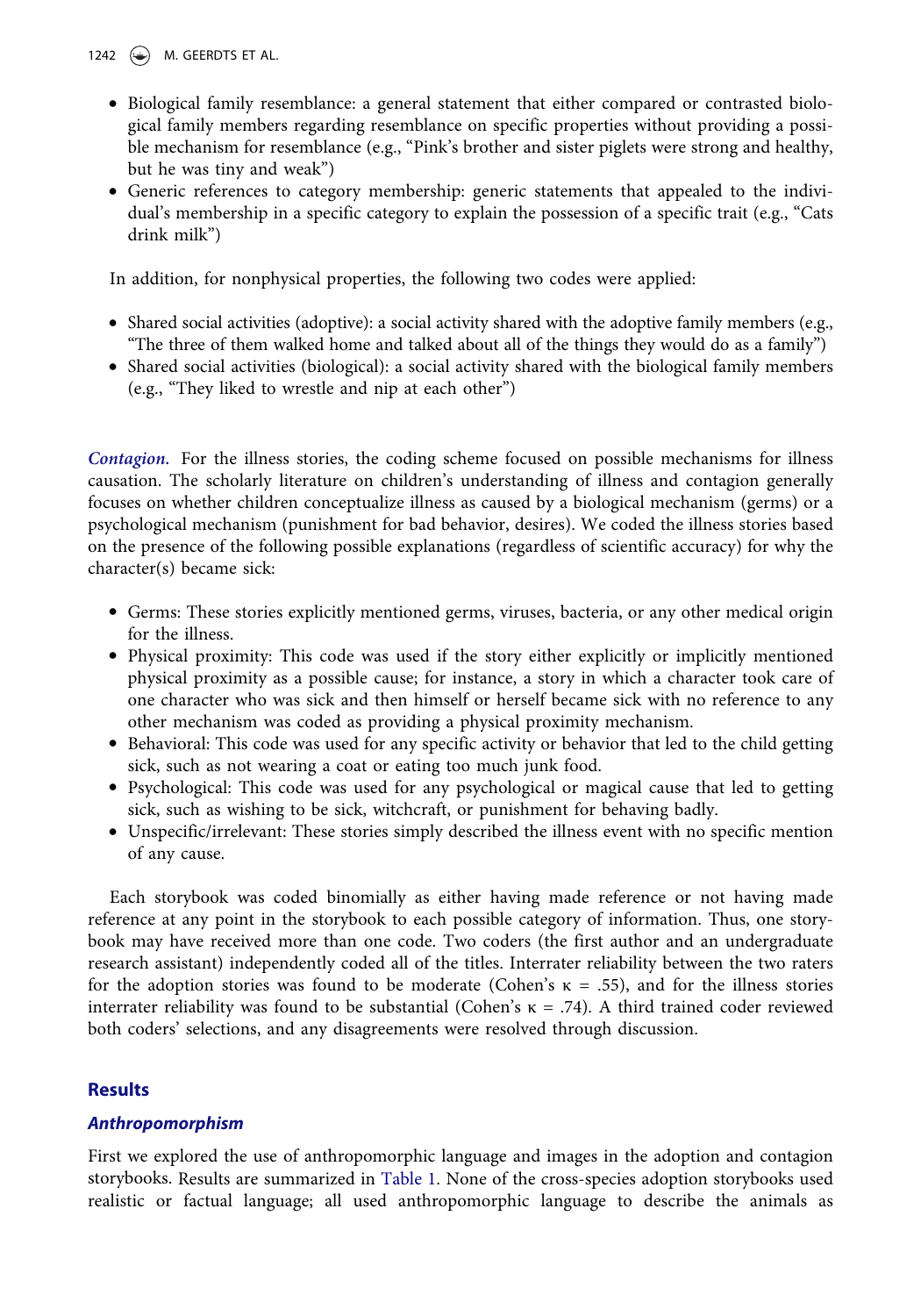possessing complex feelings, emotions, and behaviors and engaging in social interactions. However, it was not necessarily the case that anthropomorphic language was always accompanied by anthropomorphic images: Close to a third of the storybooks (30%) portrayed the animals visually using realistic drawings or photographs. Many of the storybooks showed animals in their natural habitat behaving realistically despite using narration to tell a very human, emotional story. However, this may have been due more to the nature of the story than a desire to represent animals accurately. To make the theme of an individual being adopted into a different family as obvious as possible, it may be easiest to maintain the visual and behavioral differences between the species rather than portraying them all visually as humans.

Similarly, none of the illness storybooks used realistic, factual language; rather, all used anthropomorphic language. In addition, nearly all of the illness books (96%) used anthropomorphic drawings. Illness books were significantly more likely to use anthropomorphic drawings than the adoption books,  $\chi^2(1, N = 45) = 5.72$ ,  $p = .017$ . The only illness book that did not use anthropomorphic drawings was one that told the true story of a sick sea turtle that was found, rescued, cured, and released using real photographs. However, this story still used heavily anthropomorphic language to describe how the sea turtle, named Caroline, was feeling and what she was thinking as she recovered from the "turtle flu" (Rathmell, 2005, p. 4).

# Explanations for Biological Properties

### Biological Inheritance

The adoption storybooks were coded for reference to specific physical and behavioral similarities and differences between offspring and their biological and adoptive parents. Results are presented in [Table 2.](#page-6-1) Overall, storybooks were more likely to focus on behavioral than physical properties: All books made at least one reference to behavioral properties, whereas only 60% of the books referred to physical properties,  $\chi^2(1, N = 40) = 7.66, p = .006$ .

For physical properties, none of the storybooks used inheritance, the correct biological mechanism, to explain the transmission of physical properties between parents and their biological offspring. About a third of the books provided biological family resemblance (30%) and/or category membership (30%) as possible sources for the child's physical properties. Given that biological families should be more physically similar than adoptive families, we were interested in seeing whether explicit comparisons were more often made between biological and adoptive families. Chi-square tests revealed that the books were no more likely to draw physical property comparisons between the child and his or her biological family than between the child and his or her adoptive family,  $\chi^2(1, N = 40) = 0.94$ ,  $p = .33$ . Thus, storybooks did not provide any

| Type of<br><b>Book</b>  | Realistic Pictures,<br>Realistic Language | Realistic Pictures,<br>Anthropomorphic<br>Language | Anthropomorphic Pictures,<br>Realistic Language | Anthropomorphic Pictures,<br>Anthropomorphic Language |
|-------------------------|-------------------------------------------|----------------------------------------------------|-------------------------------------------------|-------------------------------------------------------|
| Adoption<br>books       |                                           | 6(30%)                                             |                                                 | 14 (70%)                                              |
| <b>Illness</b><br>books |                                           | (4% )                                              |                                                 | 24 (96%)                                              |

<span id="page-6-0"></span>Table 1. Number (%) of Storybooks With Anthropomorphic Language and/or Pictures.

<span id="page-6-1"></span>Table 2. Number (%) of Biological Inheritance Books That Were Coded as Having Made Reference at Any Point in the Storybook to Each Possible Category of Information.

|             |             | Generic               |                          |           | Shared Social            |                          |
|-------------|-------------|-----------------------|--------------------------|-----------|--------------------------|--------------------------|
|             |             | <b>Adopted Family</b> | <b>Biological Family</b> | Category  | Shared Social            | <b>Activities</b>        |
| Property    | Inheritance | Resemblance           | Resemblance              | Reference | Activities (Adopted)     | (Biological)             |
| Physical    | $(0\%)$     | 10 (50%)              | 6(30%)                   | 6(30%)    | $\overline{\phantom{0}}$ | $\overline{\phantom{0}}$ |
| Nonphysical | $0(0\%)$    | (35%)                 | $0(0\%)$                 | 9(45%)    | 14 (70%)                 | 2(10%)                   |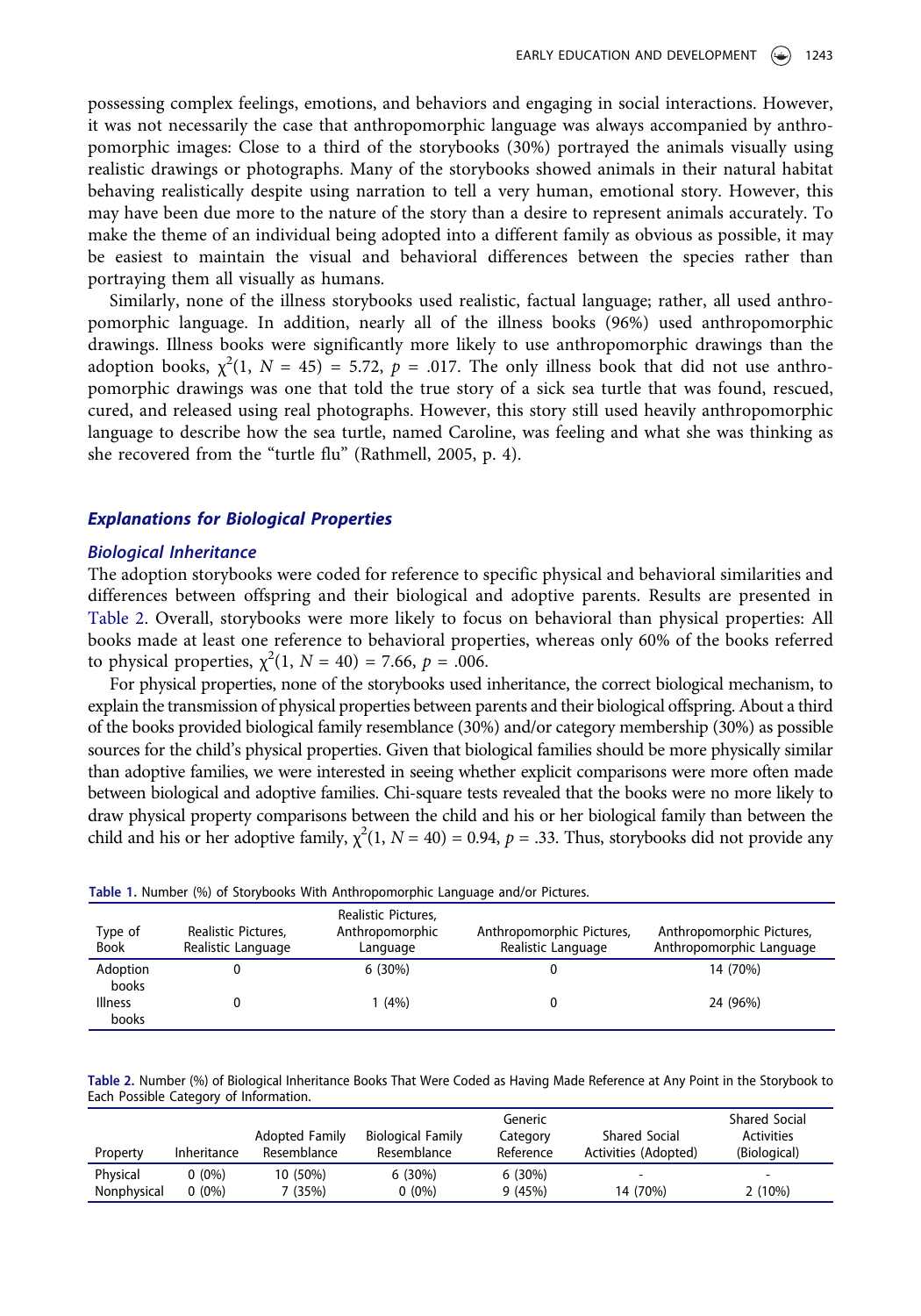information about biological mechanisms for physical inheritance but instead focused simply on comparing and contrasting physical properties between different family members and/or animal kinds.

For behavioral properties, similarly, none of the storybooks referenced inheritance in explaining the possession of specific behavioral properties. As with physical properties, some books provided adoptive family resemblance (35%) and/or generic category references (45%) as possible sources for the child's behavioral properties. Most frequently, the books referred to social activities that were shared with the adoptive family (70%). Little behavioral information was given about the biological family at all: No books referred to biological family resemblance for behavioral properties, and only two books (10%) made reference to shared social activities with the biological family. As adopted children should share more similarities with adopted parents in terms of behavioral properties, we compared references to biological and adoptive families for behavioral and social properties. It was significantly more likely for books to contain references to the adoptive family than the biological family in both behavioral resemblance and shared social activities: behavioral resemblance,  $\chi^2(1, N = 40) = 6.23$ ,  $p = .013$ ; shared social activities,  $\chi^2(1, N = 40)$  $N = 40$ ) = 12.60,  $p = .004$ .

### Contagion

Here we present results for biological and psychological explanatory information found in the illness storybooks. Results are presented in [Table 3.](#page-7-0) Like the adoption storybooks, most illness storybooks (88%) failed to provide the correct, biologically specific causal mechanism underlying the phenomenon of contagion. No storybooks specifically mentioned germs, but two did mention medical causes, including tonsils and needing an operation to "fix a stripe that slipped out of place" (Janosch, 1985, p. 14). Many stories implied that physical proximity contributed to the transmission of illness (36%), but none of these referenced actual mechanisms of transmission such as germs. In many stories, a character got sick and then the character's caregiver soon became sick, leading to a role reversal in the care relationship. These stories did not mention why illness is contagious or how it passes between individuals but provided evidence that physical proximity may be a possible factor. Few stories mentioned psychological (8%) or behavioral (12%) causes of illness. Often stories did not mention any possible mechanisms for illness (36%) and simply focused on the experience of being sick.

# **Discussion**

A large body of previous research has focused on the content and development of young children's early understanding of the biological world (e.g., Carey, [1985;](#page-10-0) Inagaki & Hatano, [2002](#page-10-3); Wellman & Gelman, [1998](#page-11-1)). However, little previous research furnishes data from which one can draw conclusions about the information that is present in children's everyday experiences and how this input may contribute to children's knowledge development. In the current research, we focused on one specific and common cultural influence that may affect the development of biological and anthropocentric reasoning: children's storybooks.

We found that media depicting animals engaging in a biological event often present a psychologically motivated story. The adoption and illness storybooks almost always portrayed animals anthropomorphically in both pictures and language. These results are consistent with prior literature reporting that animals in children's media are largely portrayed as human-like, with a focus on social and emotional traits (e.g., Marriott, [2002](#page-10-17)).

In addition, these storybooks do not appear to be a potential source through which children could learn factual, biologically specific causal mechanisms, in that they rarely referred to biological inheritance or

<span id="page-7-0"></span>Table 3. Number (%) of Illness Books That Were Coded as Having Made Reference at Any Point in the Storybook to Each Possible Category of Information.

| Germs | <b><i>Frovinsity</i></b><br>. OXIIIIILV<br>יי | aviora'.<br>'iorai | <br>uical | specific/Irrelevant |
|-------|-----------------------------------------------|--------------------|-----------|---------------------|
| 12%   | ,36%)                                         | 12%                | (8%<br>∸  | $,36\%)$            |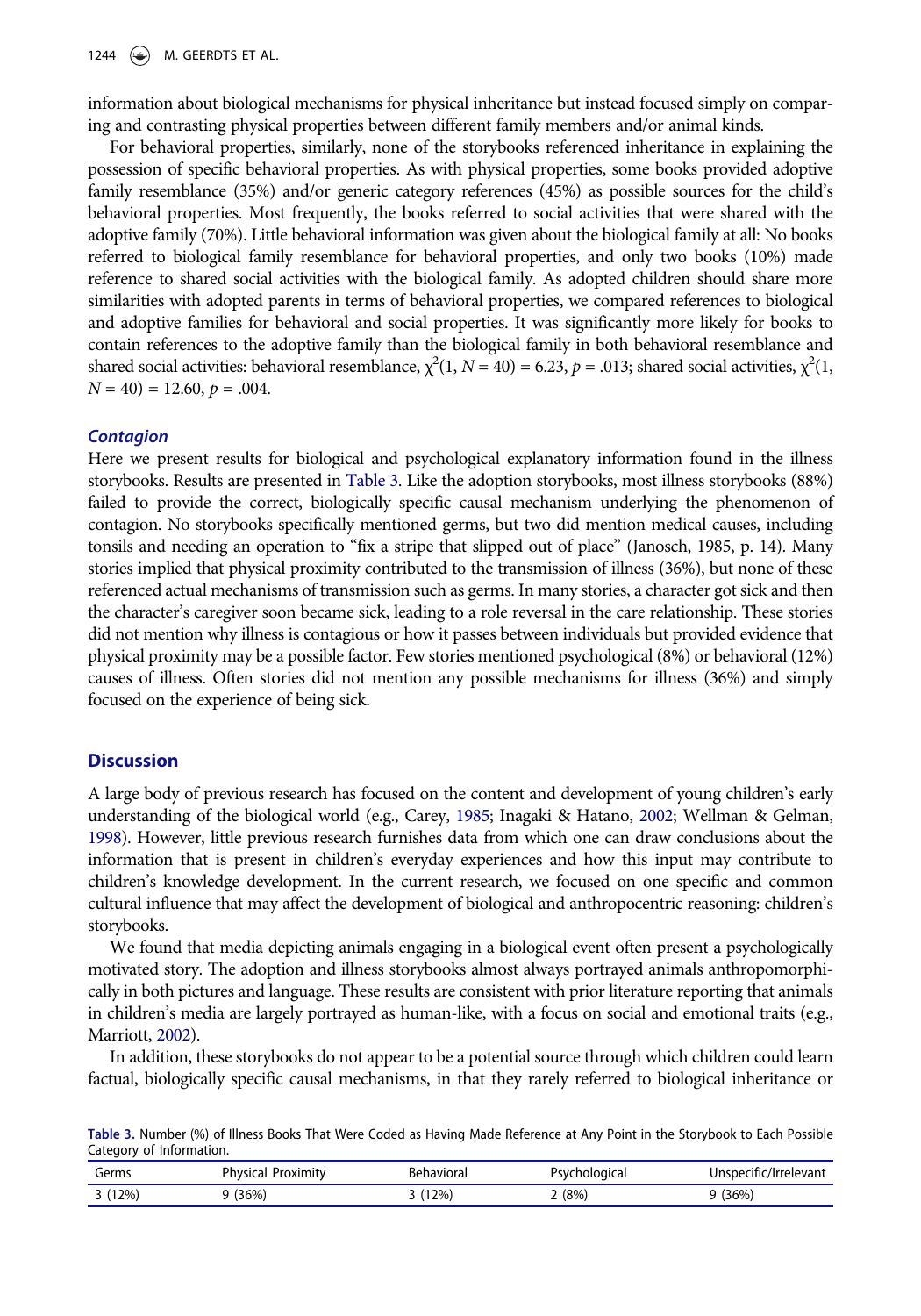germs. Stories about cross-species adoption never referenced biological inheritance in explaining physical differences between an adopted child and an adoptive family of a different species. The storybooks did often highlight shared social experiences with the adoptive family, which may help children understand that these environmental factors are important for the transmission of behavioral properties. However, they did not do the same for physical properties: Although the storybooks often compared and contrasted the child and the adoptive parents, they rarely referenced biological parentage as a possible source of physical properties. The common overall theme of these books was that family is defined not by physical or genetic commonalities but by emotional and social connections, with no mention made of the role of biological parentage in the adoptee's possession of specific physical properties.

Similarly, illness stories focused on the physical and emotional consequences of being sick and often presented physical proximity as an important factor in predicting contagion. Given our findings of the kind of input children may receive in typical informal learning experiences, it is not very surprising that children themselves do not always reason according to specifically biological causal mechanisms in empirical adoption and contagion paradigm tasks. It is interesting that illness storybooks rarely use the kinds of psychological causal explanations that some previous research has found children often provide themselves, such as citing illness as punishment for doing something wrong or immoral (Bibace & Walsh, [1981;](#page-9-0) Kister & Patterson, [1980\)](#page-10-1). Thus, the animals in both sets of storybooks we analyzed largely taught about important emotional and relational properties rather than explaining the biological facts important for understanding these properties.

These findings have important methodological and theoretical implications. Empirical studies frequently use the cross-species adoption paradigm to assess children's naïve biology (e.g., Johnson & Solomon, [1997;](#page-10-6) Solomon et al., [1996](#page-10-2); Springer, [1996;](#page-10-20) Springer & Keil, [1991](#page-11-5)). This paradigm pits social against biological influences on property transfer from parent to child. However, the current work examining the information presented to children via published books suggests that from this common childhood media activity children are not receiving input that reflects a clear differentiation of biological and social sources for physical and behavioral properties. Storybooks are much more apt to focus on social influences and properties, neglecting the role of biological parents in physical property transmission. Furthermore, children were never provided with explicit causal information such as biological inheritance. Thus, it is perhaps not surprising that many children have failed to provide biologically relevant responses in the empirical literature (e.g., Bibace & Walsh, [1981](#page-9-0); Johnson & Solomon, [1997](#page-10-6); Kister & Patterson, [1980;](#page-10-1) Solomon et al., [1996](#page-10-2)), as it is not clear that they are receiving the relevant information from at least one of their everyday experiences.

Theoretically speaking, this work has implications for the origins of children's anthropocentric reasoning bias. Our research is consistent with the proposal that the development of anthropocentrism is mediated by experiences (e.g., Herrmann, Waxman, & Medin, [2010](#page-10-21); Waxman & Medin, [2007](#page-11-6)). Specifically, Waxman and colleagues ([2007,](#page-11-6) [2014](#page-10-18)) have postulated that children raised in urban environments are exposed to anthropomorphized animals through media and cultural discourse and that these experiences lead children to adopt an anthropocentric view of the natural world. Although the current work was not experimental and therefore provides no causal evidence concerning the direction of the relationship between media and knowledge, it does demonstrate that at least one form of media to which children are widely and frequently exposed from a very young age—storybooks—almost exclusively promotes such an anthropocentric bias. The storybooks we analyzed highlighted psychological and behavioral characteristics of animals, simultaneously omitting information on biological properties of animals or on biologically relevant aspects of adoption or contagion. Although both urban and rural children may be similarly exposed to such media, urban children may be less likely to have other, more biologically accurate experiences of animals to counter such anthropomorphized media portrayals. Prior experimental research suggests that anthropomorphism interferes with the developmental of biological reasoning and factual learning (Ganea et al., [2014](#page-10-18); Legare et al., [2013;](#page-10-16) Waxman et al., [2014\)](#page-11-0), suggesting that much of children's informal literature on the biological properties focused on in the present study may not be supporting biological learning at all and may in fact be contributing to the development of anthropocentric reasoning.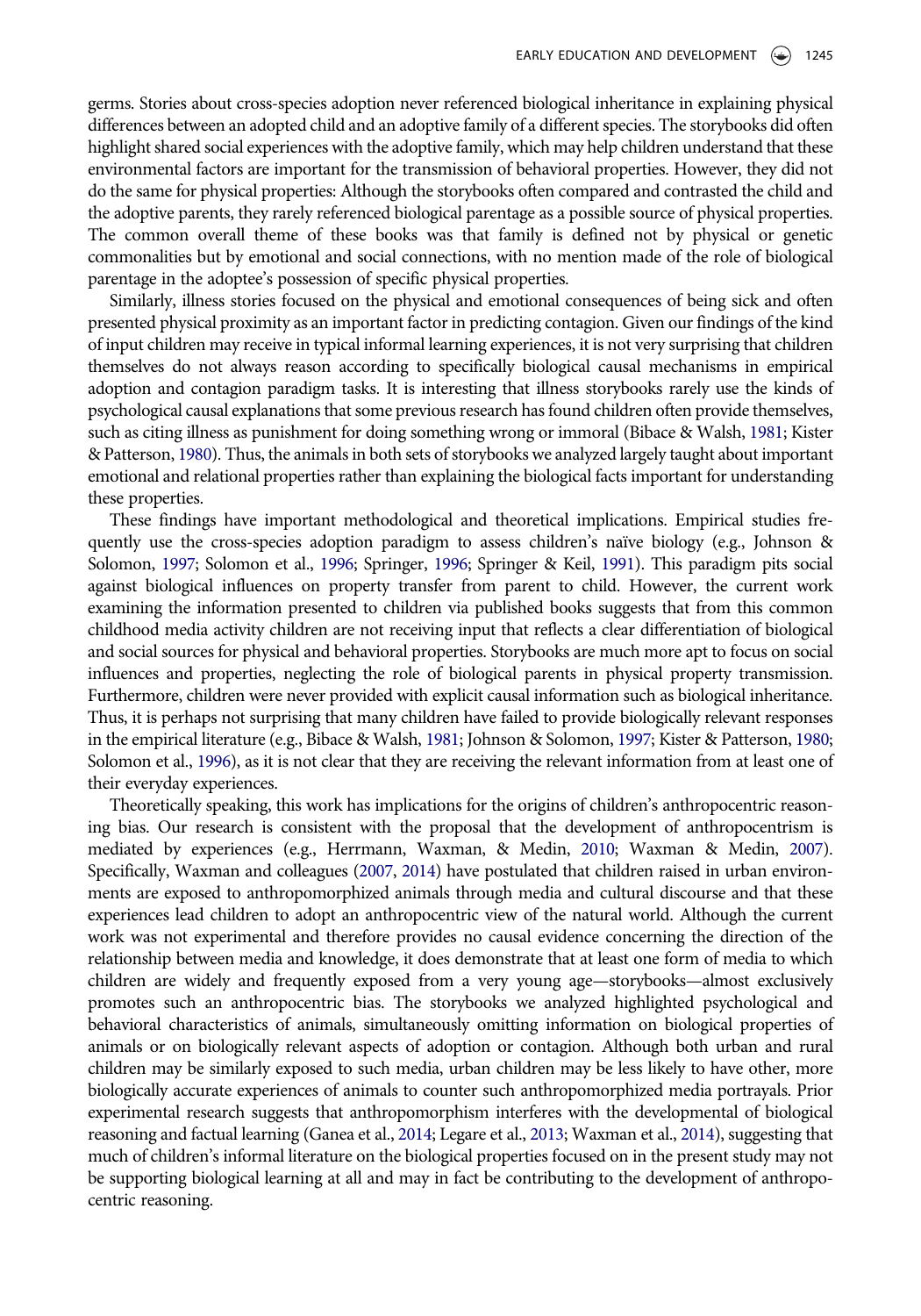This study was limited in scope because we only focused on one source of potential information for preschoolers—picture books. Specifically, we chose to narrowly focus on storybooks with animals to see whether biological explanations may be used in conjunction with anthropomorphic depictions of the natural world. It is entirely possible that books with human characters contain different kinds of explanations and may be more apt to focus on biological explanations than the books we reviewed here. In addition, children certainly gather information about biological properties from other sources, including other forms of media, parents, siblings, and firsthand experiences like being sick. However, other research suggests that the findings reported here are highly representative of other typical experiences preschool-age children have that have to do with animals and biological concepts. For instance, children's interactions with parents in book reading (Geerdts, Kim, & Van De Walle, [2013\)](#page-10-22) and in zoos and science centers (Geerdts, Van de Walle, & LoBue, [2015c](#page-10-23)), interactions with teachers in preschool settings (Kallery & Psillos, [2004](#page-10-24); Thulin & Pramling, [2009](#page-11-7)), and even direct interactions with companion pets (Geerdts, Van de Walle, & LoBue, [2015a](#page-10-25)) are highly likely to contain anthropomorphic information. In addition, during storybook reading about cross-species adoption, parents provide information that is very similar to the storybooks we analyzed in the current study, with no focus on biological inheritance and a substantial focus on shared social experiences that tie families together (Geerdts et al., [2013](#page-10-22)). Together with the current research, these observations of parents and their children provide further support for the conclusion that children (especially from urban, majority populations) are exposed to anthropocentric biases through both media and discourse.

To date, a large amount of research has focused on children's developing understanding of biological concepts for a largely theoretical purpose: to better understand the origins and development of children's naïve domains of knowledge. Conceptual tasks have been focused on understanding when children understand biological and psychology as separate domains of reasoning abut the natural world. However, little research has focused on the everyday experiences and larger cultural influences, such as media, that impact the developmental trajectory of children's biological concepts. Future work should continue to combine experimental with more descriptive and naturalistic methodologies, characterizing real-world experiences so that researchers can later measure learning outcomes experimentally. Such methodologies can help experts gain a better understanding of how direct and indirect daily experiences can optimally support early biological knowledge development. For educators specifically, research on early sources of informal learning can shed light on the emerging understanding of biology that children bring to the classroom. Better understanding the kinds of information that children are receiving outside the classroom can highlight the areas that educators can focus on to optimally support early biological knowledge development. Our research shows that many of children's everyday interactions with biological concepts are not providing causal explanatory information, which may be an area that early education teachers can target with interventions. Additional research is also needed to provide recommendations for educators about the kinds of books, anthropomorphic or factual, that support factual biological knowledge development while still engaging children in learning about the natural world.

# Acknowledgments

Megan Geerdts is now in the Department of Undergraduate Psychology at Chestnut Hill College.

# ORCID

Megan Geerdts D<http://0000-0003-4398-0128>

# References

<span id="page-9-0"></span>Bibace, R., & Walsh, M. E. (1981). Children's conceptions of illness. New Directions for Child and Adolescent Development, 1981(14), 31–48. doi:[10.1002/cd.23219811404](http://dx.doi.org/10.1002/cd.23219811404)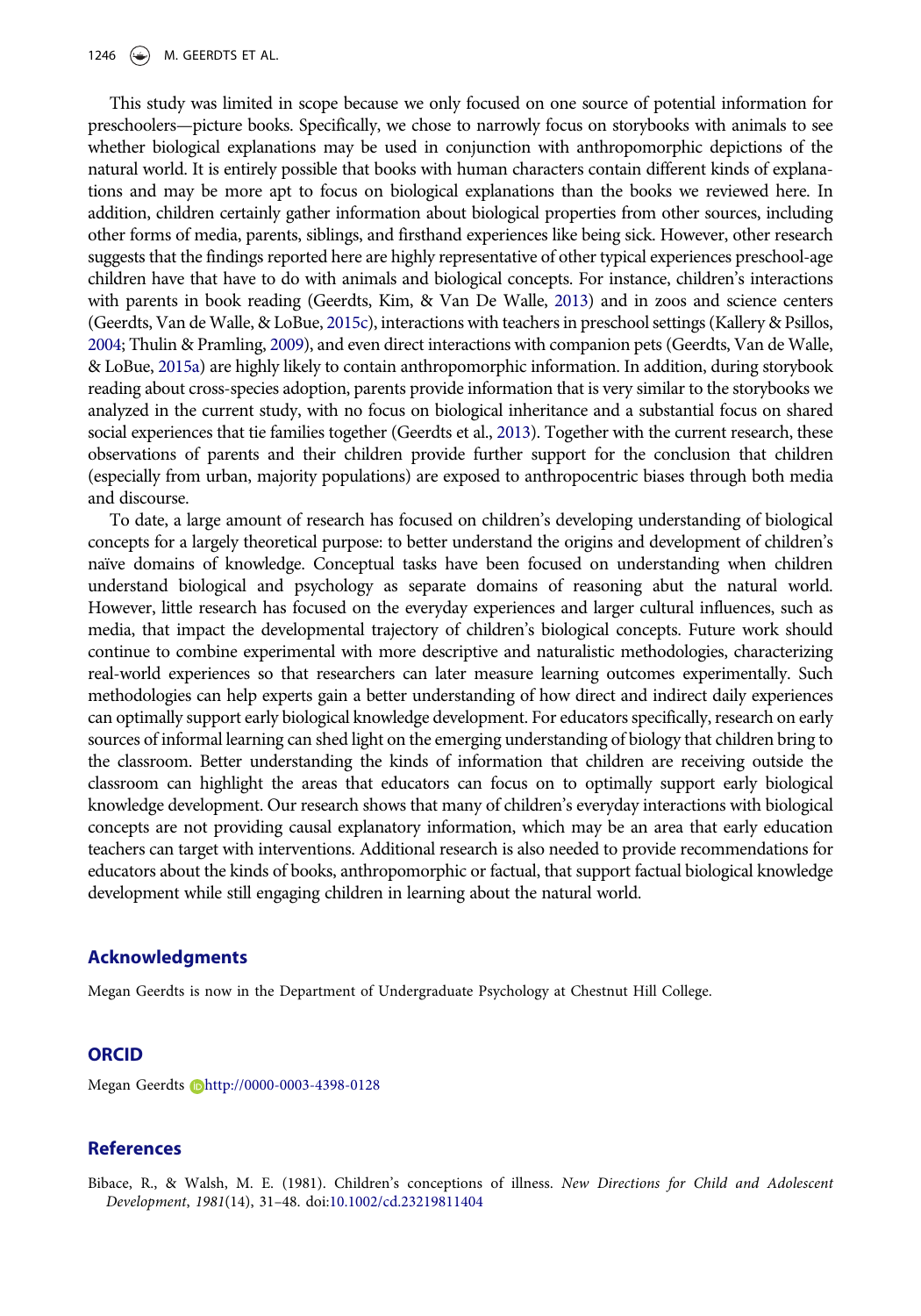- <span id="page-10-19"></span>California Department of Education. (2011). A look at kindergarten in California public schools and the common core state standards. Sacramento, CA: Department of Education.
- <span id="page-10-0"></span>Carey, S. (1985). Conceptual change in childhood. Cambridge, MA: MIT Press.
- <span id="page-10-11"></span>Common Sense Media. (2011). Zero to eight: Children's media use in America. Retrieved from [www.commonsenseme](http://www.commonsensemedia.org) [dia.org](http://www.commonsensemedia.org)
- <span id="page-10-18"></span>Ganea, P. A., Canfield, C. F., Simons-Ghafari, K., & Chou, T. (2014). Do cavies talk? The effect of anthropomorphic picture books on children's knowledge about animals. Frontiers in Psychology, 5, 283. doi:[10.3389/](http://dx.doi.org/10.3389/fpsyg.2014.00283) [fpsyg.2014.00283](http://dx.doi.org/10.3389/fpsyg.2014.00283)
- <span id="page-10-13"></span>Ganea, P. A., Ma, L., & DeLoache, J. S. (2011). Young children's learning and transfer of biological information from picture books to real animals. Child Development, 82, 1421–1433. doi:[10.1111/j.1467-8624.2011.01612.x](http://dx.doi.org/10.1111/j.1467-8624.2011.01612.x)
- <span id="page-10-22"></span>Geerdts, M., Kim, V., & Van De Walle, G. (2013, April). Biological explanations in parent-child storybook reading. Poster presented at the biennial meeting of the Society for Research in Child Development, Seattle, WA.
- <span id="page-10-25"></span>Geerdts, M., Van De Walle, G. A., & LoBue, V. (2015a). Daily animal exposure and children's biological concepts. Journal of Experimental Child Psychology, 130, 132–146. doi:[10.1016/j.jecp.2014.10.001](http://dx.doi.org/10.1016/j.jecp.2014.10.001)
- <span id="page-10-14"></span>Geerdts, M., Van De Walle, G. A., & LoBue, V. (2015b). Learning about real animals from anthropomorphic media. Journal of Imagination, Cognition, and Personality. Advance online publication. doi:[10.1177/0276236615611798](http://dx.doi.org/10.1177/0276236615611798)
- <span id="page-10-23"></span>Geerdts, M., Van De Walle, G. A., & LoBue, V. (2015c). Parent–child conversations about animals in informal learning environments. Visitor Studies, 18(1), 39–63. doi:[10.1080/10645578.2015.1016366](http://dx.doi.org/10.1080/10645578.2015.1016366)
- <span id="page-10-21"></span>Herrmann, P., Waxman, S. R., & Medin, D. L. (2010). Anthropocentrism is not the first step in children's reasoning about the natural world. Proceedings of the National Academy of Sciences, USA, 107(22), 9979–9984. doi:[10.1073/](http://dx.doi.org/10.1073/pnas.1004440107) [pnas.1004440107](http://dx.doi.org/10.1073/pnas.1004440107)
- <span id="page-10-3"></span>Inagaki, K., & Hatano, G. (2002). Young children's naïve thinking about the biological world. New York, NY: Psychology Press. doi:[10.4324/9780203759844](http://dx.doi.org/10.4324/9780203759844)
- Janosch. (1985). "I'll make you well, Tiger," said the Bear. New York: NY: Adama Books.
- <span id="page-10-6"></span>Johnson, S. C., & Solomon, G. E. (1997). Why dogs have puppies and cats have kittens: The role of birth in young children's understanding of biological origins. Child Development, 68(3), 404–419. doi:[10.2307/1131668](http://dx.doi.org/10.2307/1131668)
- <span id="page-10-24"></span>Kallery, M., & Psillos, D. (2004). Anthropomorphism and animism in early years science: Why teachers use them, how they conceptualise them and what are their views on their use. Research in Science Education, 34, 291-311. doi:[10.1023/B:RISE.0000044613.64634.03](http://dx.doi.org/10.1023/B:RISE.0000044613.64634.03)
- <span id="page-10-4"></span>Keil, F. C. (1994). The birth and nurturance of concepts by domains: The origins of concepts of living things. In L. A. Hirschfeld & S. A. Gelman (Eds.), Mapping the mind: Domain specificity in cognition and culture, pp. 234-254. New York, NY: Cambridge University Press. doi:[10.1017/CBO9780511752902](http://dx.doi.org/10.1017/CBO9780511752902)
- <span id="page-10-15"></span>Kelemen, D., Emmons, N. A., Seston Schillaci, R., & Ganea, P. A. (2014). Young children can be taught basic natural selection using a picture-storybook intervention. Psychological Science, 25(4), 893–902. doi:[10.1177/](http://dx.doi.org/10.1177/0956797613516009) [0956797613516009](http://dx.doi.org/10.1177/0956797613516009)
- <span id="page-10-1"></span>Kister, M. C., & Patterson, C. J. (1980). Children's conceptions of the causes of illness: Understanding of contagion and use of immanent justice. Child Development, 51, 839–846. doi:[10.2307/1129472](http://dx.doi.org/10.2307/1129472)
- <span id="page-10-9"></span>Legare, C. H., Evans, E. M., Rosengren, K. S., & Harris, P. L. (2012). The coexistence of natural and supernatural explanations across cultures and development. Child Development, 83, 779–793. doi:[10.1111/j.1467-](http://dx.doi.org/10.1111/j.1467-8624.2012.01743.x) [8624.2012.01743.x](http://dx.doi.org/10.1111/j.1467-8624.2012.01743.x)
- <span id="page-10-10"></span>Legare, C. H., & Gelman, S. A. (2008). Bewitchment, biology, or both: The co-existence of natural and supernatural explanatory frameworks across development. Cognitive Science, 32, 607–642. doi:[10.1080/03640210802066766](http://dx.doi.org/10.1080/03640210802066766)
- <span id="page-10-16"></span>Legare, C. H., Lane, J., & Evans, E. M. (2013). Anthropomorphizing science: How does it affect the development of evolutionary concepts? Merrill-Palmer Quarterly, 59(2), 168–197. doi:[10.1353/mpq.2013.0009](http://dx.doi.org/10.1353/mpq.2013.0009)
- <span id="page-10-17"></span>Marriott, S. (2002). Red in tooth and claw? Images of nature in modern picture books. Children's Literature in Education, 33(3), 175–183. doi:[10.1023/A:1019677931406](http://dx.doi.org/10.1023/A:1019677931406)
- <span id="page-10-7"></span>Perrin, E. C., & Gerrity, P. S. (1981). There's a demon in your belly: Children's understanding of illness. Pediatrics, 67, 841–849.
- Rathmell, D. (2005). Carolina's story: Sea turtles get sick too! Mt. Pleasant, SC: Sylvan Dell Publishing.
- <span id="page-10-12"></span>Rideout, V., & Hammel, E. (2006). The media family: Electronic media in the lives of infants, toddlers, preschoolers and their parents. Menlo Park, CA: Kaiser Family Foundation.
- <span id="page-10-8"></span>Solomon, G. E. A., & Cassimatis, N. L. (1999). On facts and conceptual systems: Young children's integration of the understandings of germs and contagion. Developmental Psychology, 35, 113–126. doi:[10.1037/0012-](http://dx.doi.org/10.1037/0012-1649.35.1.113) [1649.35.1.113](http://dx.doi.org/10.1037/0012-1649.35.1.113)
- <span id="page-10-5"></span>Solomon, G. E. A., & Johnson, S. C. (2000). Conceptual change in the classroom: Teaching young children to understand biological inheritance. British Journal of Developmental Psychology, 18, 81–96. doi:[10.1348/](http://dx.doi.org/10.1348/026151000165580) [026151000165580](http://dx.doi.org/10.1348/026151000165580)
- <span id="page-10-2"></span>Solomon, G. E. A., Johnson, S. C., Zaitchik, D., & Carey, S. (1996). Like father, like son: Young children's understanding of how and why offspring resemble their parents. Child Development, 67, 151–171. doi:[10.2307/1131693](http://dx.doi.org/10.2307/1131693)
- <span id="page-10-20"></span>Springer, K. (1996). Young children's understanding of a biological basis for parent–offspring relations. Child Development, 67, 2841–2856. doi:[10.2307/1131755](http://dx.doi.org/10.2307/1131755)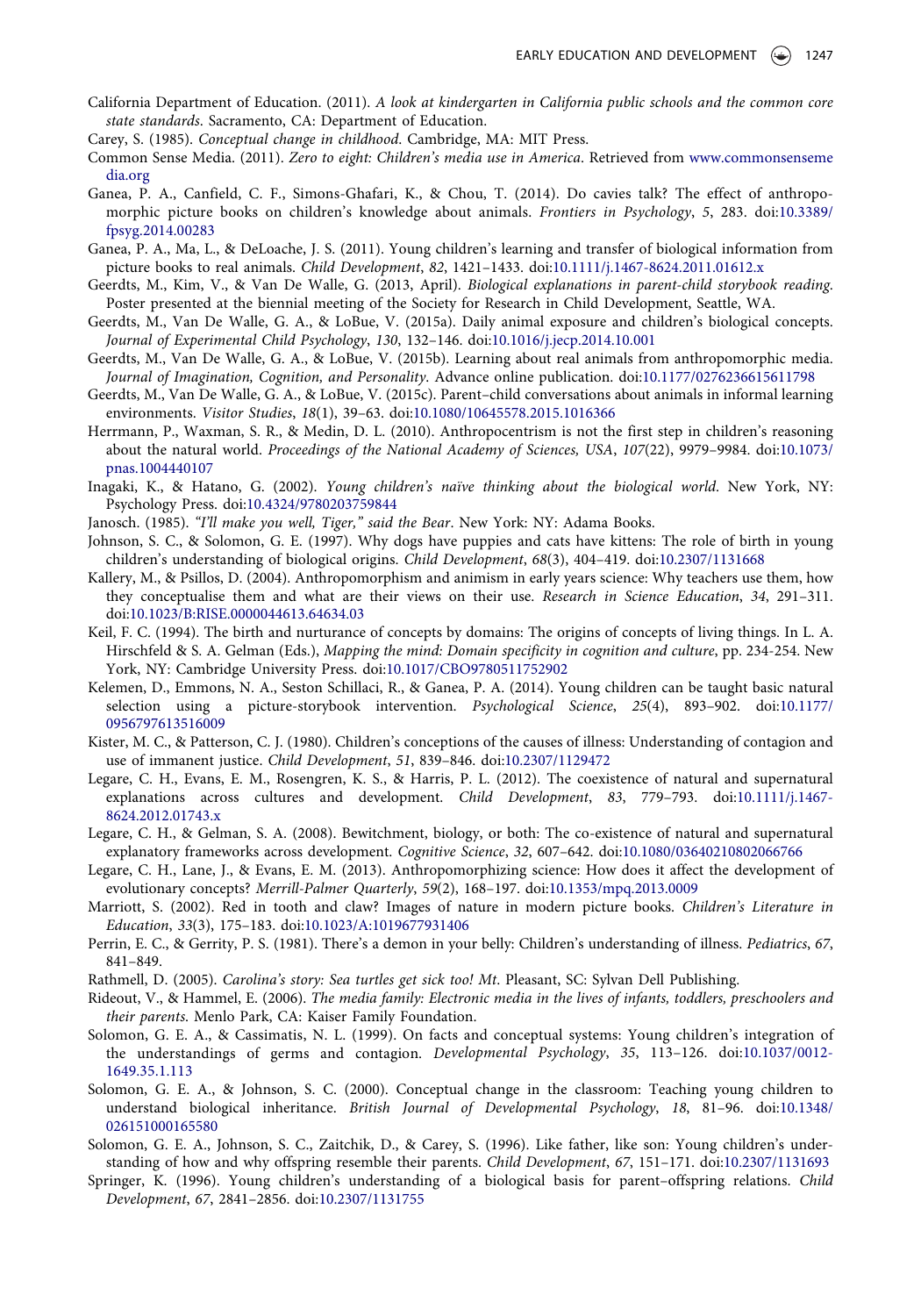- <span id="page-11-5"></span>Springer, K., & Keil, F. C. (1991). Early differentiation of causal mechanisms appropriate to biological and nonbiological kinds. Child Development, 62(4), 767–781. doi:[10.2307/1131176](http://dx.doi.org/10.2307/1131176)
- <span id="page-11-7"></span>Thulin, S., & Pramling, N. (2009). Anthropomorphically speaking: On communication between teachers and children in early childhood biology education. International Journal of Early Years Education, 17(2), 137–150. doi:[10.1080/](http://dx.doi.org/10.1080/09669760902982331) [09669760902982331](http://dx.doi.org/10.1080/09669760902982331)
- <span id="page-11-0"></span>Waxman, S. R., Herrmann, P., Woodring, J., & Medin, D. (2014). Humans (really) are animals: Picture-book reading influences five-year-old urban children's construal of the relation between humans and non-human animals. Frontiers in Psychology, 5, 172. doi:[10.3389/fpsyg.2014.00172](http://dx.doi.org/10.3389/fpsyg.2014.00172)
- <span id="page-11-6"></span>Waxman, S., & Medin, D. (2007). Experience and cultural models matter: Placing firm limits on childhood anthropocentrism. Human Development, 50, 23–30. doi:[10.1159/000097681](http://dx.doi.org/10.1159/000097681)
- <span id="page-11-2"></span>Weissman, M. D., & Kalish, C. (1999). The inheritance of desired characteristics: Children's view of the role of intention in parent-offspring resemblance. Quarterly Journal of Experimental Child Psychology, 73, 245–265. doi:[10.1006/jecp.1999.2505](http://dx.doi.org/10.1006/jecp.1999.2505)
- <span id="page-11-1"></span>Wellman, H., & Gelman, S. (1998). Knowledge acquisition in foundational domains. In D. Kuhn & R. S. Siegler (Eds.), Handbook of child psychology (pp. 523–574). New York, NY: Wiley.
- <span id="page-11-3"></span>Williams, J. M. (2012). Children and adolescents' understandings of family resemblance: A study of naïve inheritance concepts. British Journal of Developmental Psychology, 30(2), 225–252. doi:[10.1111/j.2044-835x.2011.02031.x](http://dx.doi.org/10.1111/j.2044-835x.2011.02031.x)
- <span id="page-11-4"></span>Williams, J. M., & Smith, L. A. (2006). Social and experiential influences on the development of inheritance concepts. International Journal of Behavioral Development, 30(2), 148–157. doi:[10.1177/0165025406063630](http://dx.doi.org/10.1177/0165025406063630)